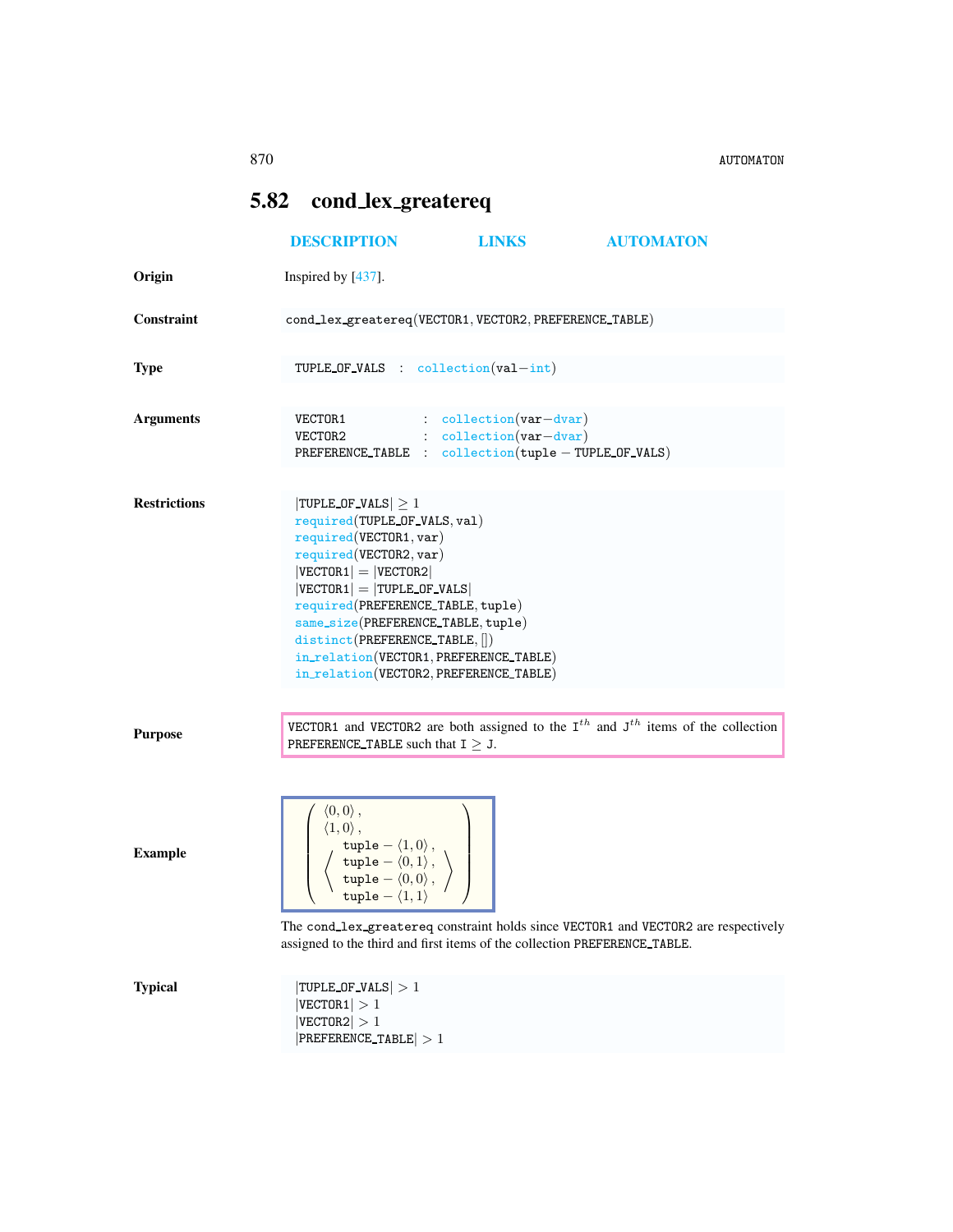<span id="page-1-0"></span>

| 20060416<br>871                                                                                                                                                                                                                                                                                                                                                   |  |  |
|-------------------------------------------------------------------------------------------------------------------------------------------------------------------------------------------------------------------------------------------------------------------------------------------------------------------------------------------------------------------|--|--|
| • Items of VECTOR1, VECTOR2 and PREFERENCE_TABLE.tuple are permutable<br>(same permutation used).<br>• All occurrences of two distinct tuples of values in VECTOR1, VECTOR2 or<br>PREFERENCE_TABLE.tuple can be swapped; all occurrences of a tuple of val-<br>ues in VECTOR1, VECTOR2 or PREFERENCE_TABLE.tuple can be renamed to any<br>unused tuple of values. |  |  |
| See cond_lex_cost.                                                                                                                                                                                                                                                                                                                                                |  |  |
| common keyword:<br>cond_lex_cost, cond_lex_greater, cond_lex_less,<br>cond_lex_lesseq(preferences), lex_greatereq(lexicographic order).                                                                                                                                                                                                                           |  |  |
| implied by: cond_lex_greater.<br>characteristic of a constraint: vector, automaton.<br><b>constraint network structure:</b> Berge-acyclic constraint network.<br><b>constraint type:</b> order constraint.<br><b>filtering:</b> arc-consistency.<br><b>modelling:</b> preferences.<br><b>symmetry:</b> lexicographic order.                                       |  |  |
|                                                                                                                                                                                                                                                                                                                                                                   |  |  |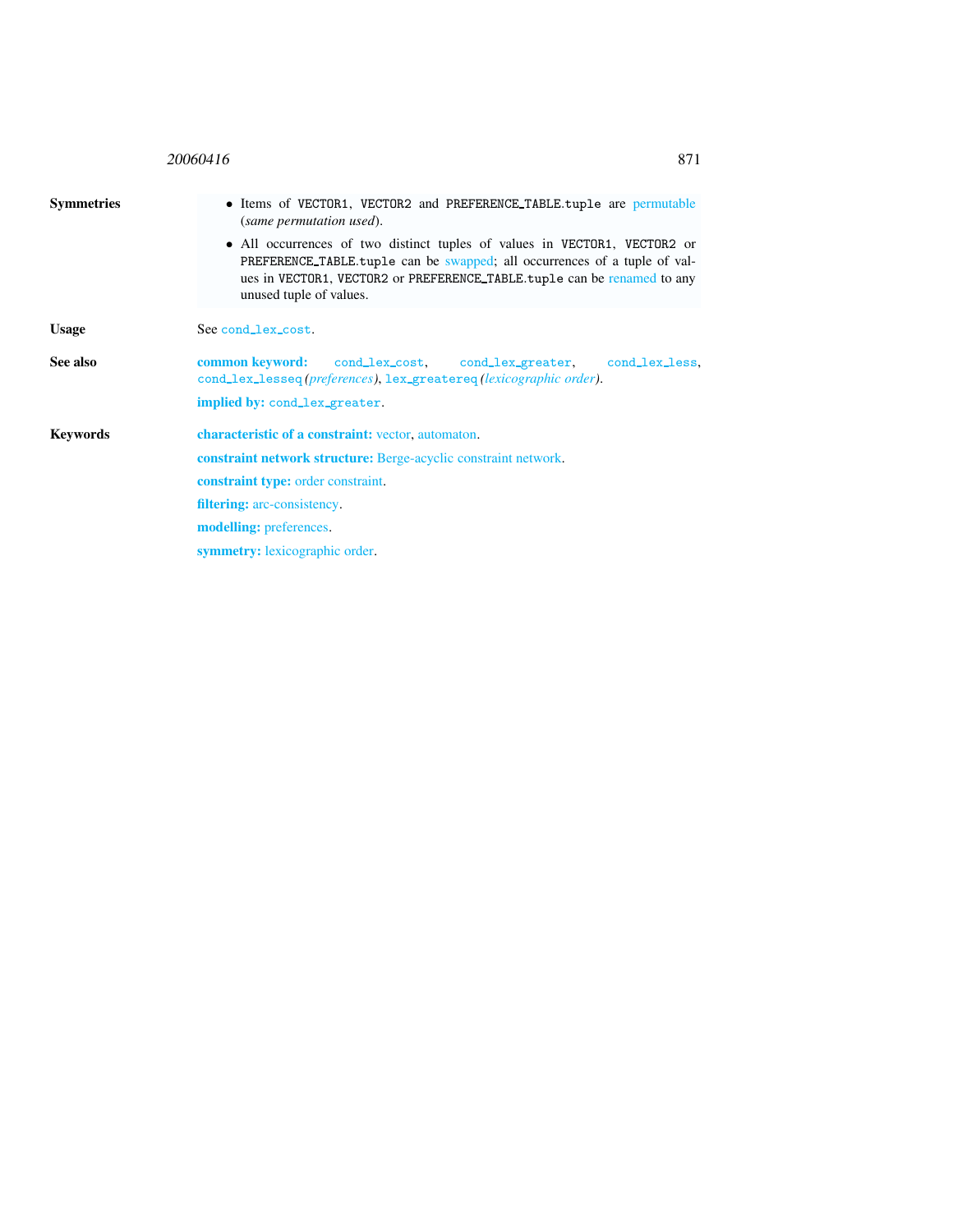Automaton Figure [5.189](#page-2-1) depicts the automaton associated with the preference table of the cond\_lex\_greatereq constraint given in the example. Let  $VAR1_k$  and  $VAR2_k$  respectively be the var attributes of the  $k^{th}$  items of the VECTOR1 and the VECTOR2 collections. Figure [5.190](#page-2-2) depicts the reformulation of the cond\_lex\_greatereq constraint. This reformulation uses:

- <span id="page-2-0"></span>• Two occurrences of the automaton depicted by Figure [5.189](#page-2-1) for computing the positions I and J within the preference table corresponding to VECTOR1 and VECTOR2.
- The binary constraint  $I \geq J$ .



Figure 5.189: Automaton associated with the preference table of the cond lex greatereq constraint given in the Example slot

<span id="page-2-1"></span>

<span id="page-2-2"></span>Figure 5.190: Hypergraph of the reformulation corresponding to the cond lex greatereq constraint: it uses two occurrences of the automaton of Figure [5.189](#page-2-1) and the constraint  $I \geq J$